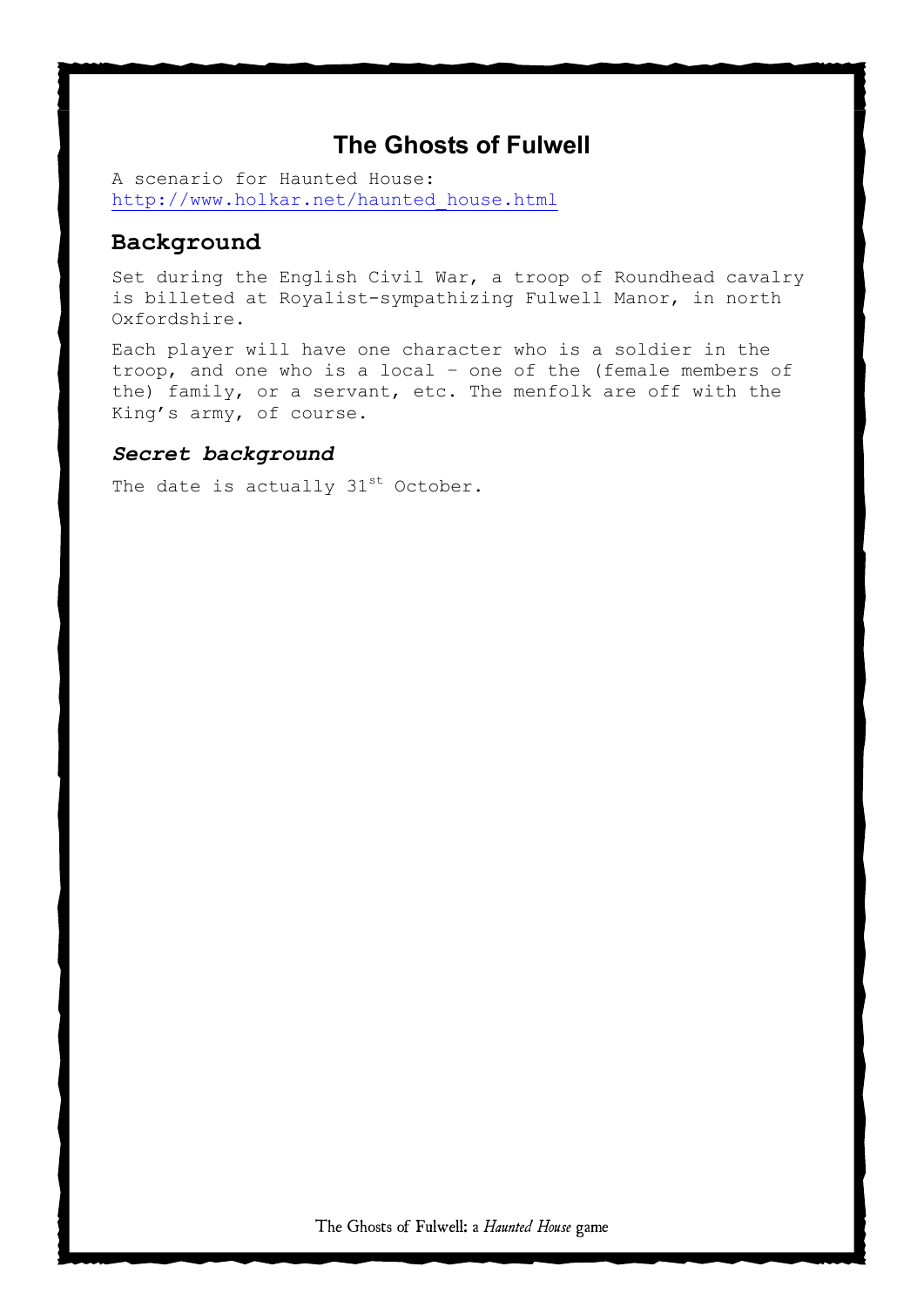### Background for players

The English Civil War saw the country divided between those ('Royalists') loyal to the King, Charles I, and those ('Roundheads') who supported Parliament's revolt against his supposed tyranny. Hostilities commenced in earnest in early 1642, and intensified gradually: a succession of bloody battles saw families and friends bitterly divided.

The game is set towards the end of 1644, in the period after the Second Battle of Newbury at which Parliament gained a tactical but inconclusive victory. After the battle, Roundhead cavalry pursued the King's army northwards, but they were unable to catch them before they reached the safety of Oxford. These troops were therefore billeted in the area around Enstone, between Woodstock and Chipping Norton. An unseasonably sharp chill is in the air, and the dark heavy clouds hold the threat of snow.

This particular Roundhead regiment is commanded by Sir Arthur Haselrig, one of the pioneers of the revolt and a firm Puritan. His troops are drawn from all levels of life, and all shades of opinion. Cuirassiers (fighting on horseback with extensive metal armour), they are nicknamed 'the London lobsters'. Haselrig and his senior officers are comfortably billeted in Enstone itself; but small numbers of troops have been parcelled out to the outlying settlements, to spread the burden fairly.

Fulwell is one such settlement: no more than a hamlet, in truth. The manor is owned by the Carrington family, who are Royalists: the men of the family (Sir Hubert Carrington and his son Henry) are away serving with Prince Rupert, the King's nephew. But the people of the house are in no position to resist the instruction to provide food and lodging for their heavily-armed enemies.

At the moment the mood of the war is swaying towards the Roundheads, who control almost all the North and East of England. The Royalists appear impregnable in the West, though: and the optimistic can still hope that the King will profit from the discord, disagreement and disorganization of the Parliamentary forces, and restore his divinely-ordained reign.

Fulwell is an ancient manor, noted in the Domesday Book. The current building is Tudor, but it's clear that there must have been predecessor structures. Long barrows and standing stones throng this landscape, signs that the Old People were active here. On a dark wintry night, with only a handful of living souls in this great rackety house, with firewood low and tallow lower, one could believe almost any antick tale told of the place.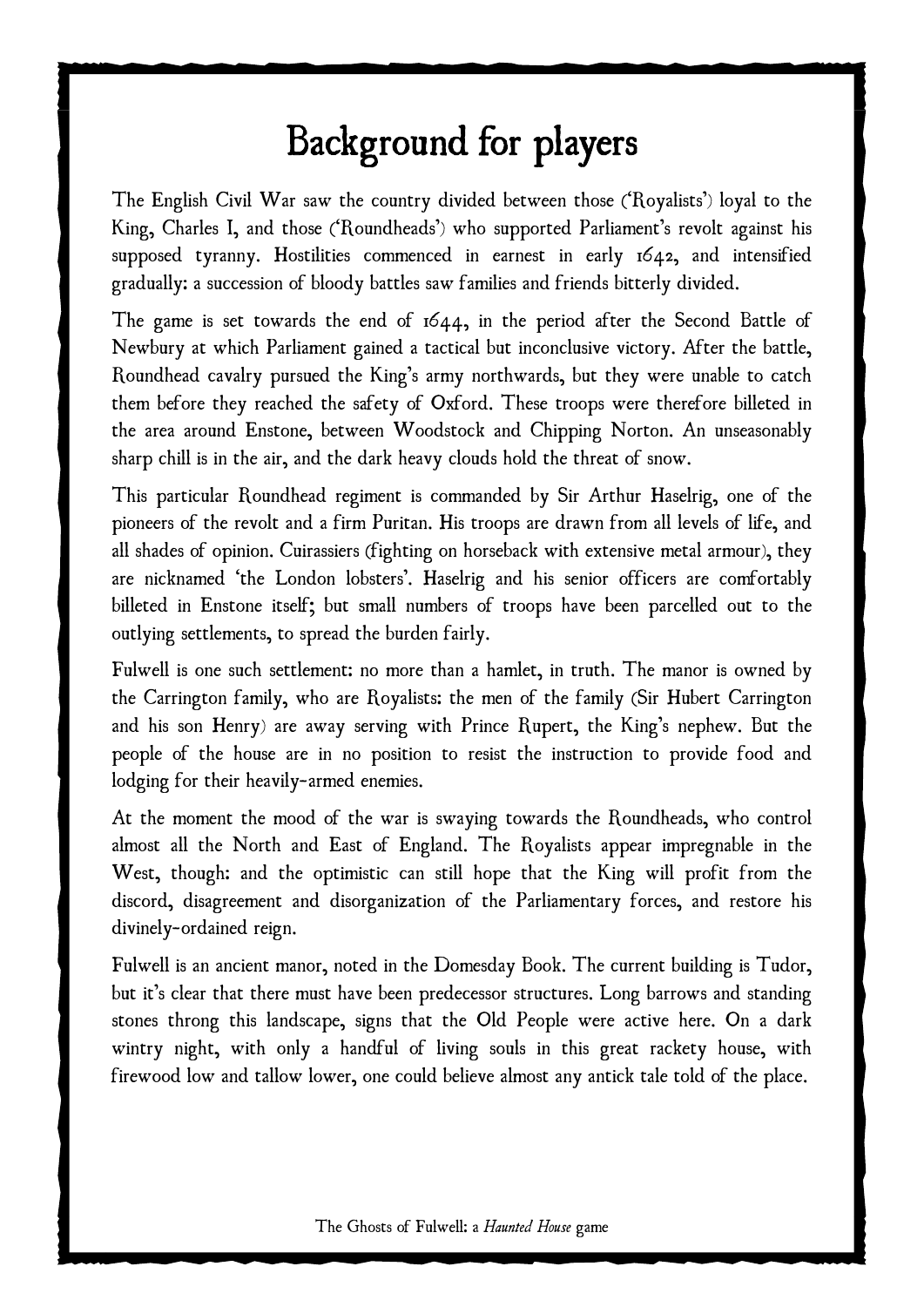### Player questionnaire

Each of you is going to be playing two characters: (a) an inhabitant of Fulwell Manor; and (b) a member of the Roundhead force billeted upon them. These people cover everyone who is in Fulwell Manor tonight – there are no NPCs present (that you know about!)

We'll do the detailed character stuff on the day, but here are some broad questions to help me out in advance:

For the Fulwell character, would you like to be: A member of the family? A servant? An associate of some sort? Male? (Note that no males of fighting age are present.) Female? Old / Middle-aged / Young? Strongly Royalist? Weakly Royalist? Apolitical? Secretly Parliamentarian? Anything else you think might be good to add? And for the Roundhead character, would you like to be: An officer? A trooper? A servant? A gentleman / A commoner? A veteran soldier? A recent volunteer? A recent conscript? Middle-aged / Young? Strongly Parliamentarian? Weakly Parliamentarian? Apolitical? Secretly Royalist?

Anything else you think might be good to add?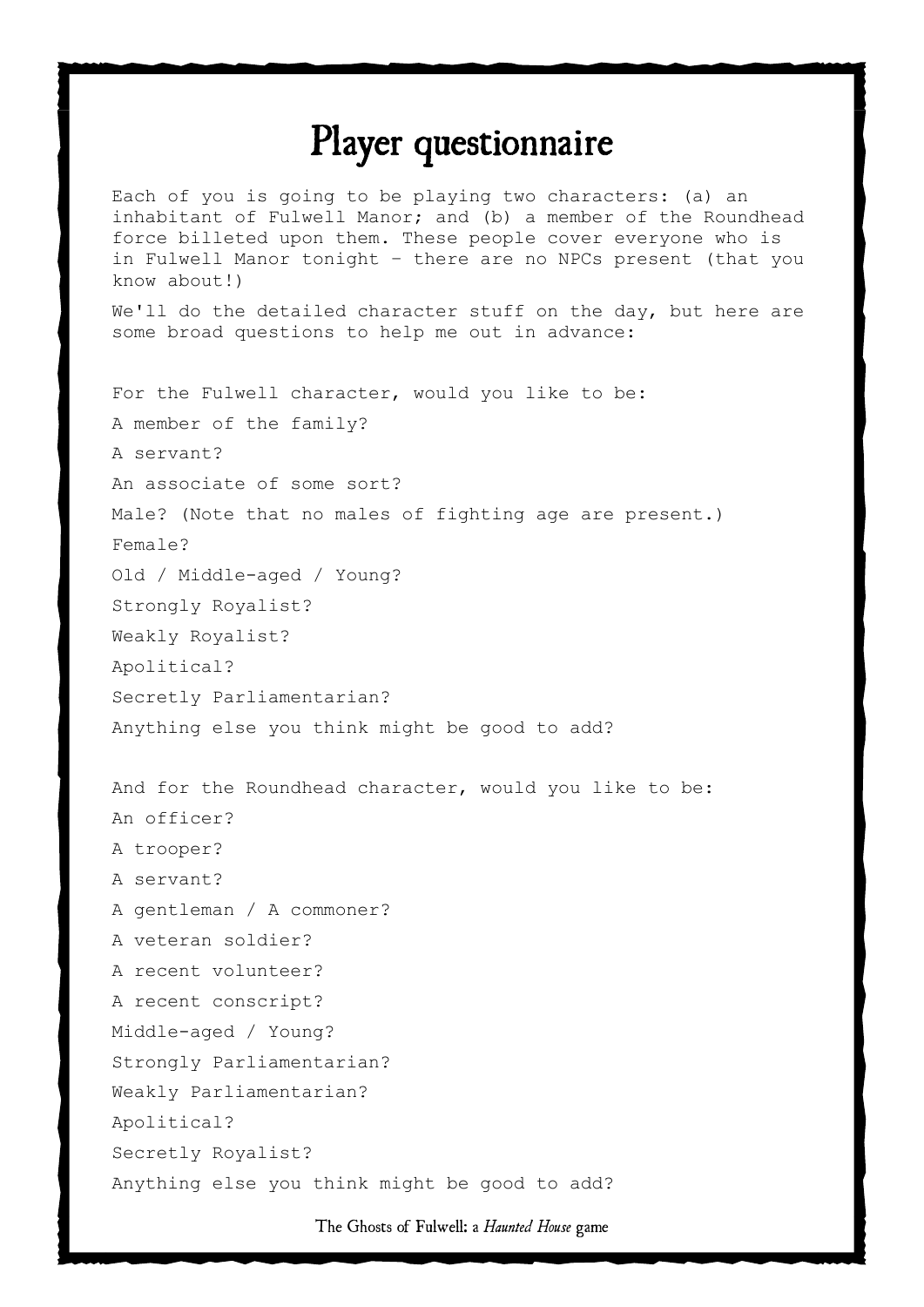#### *Examples*

#### **Becky**

Fulwell: A servant, Female, Old, Apolitical. **Housekeeper or Nurse.**

Roundhead: A trooper, A commoner, A **recent volunteer**, Young, Strongly Parliamentarian. Also probably idealistic and naive.

#### **Tracy**

Fulwell: old, strongly royalist, lady. **Lady Carrington**

Roundhead: **girl disguised as a boy**, joined up to be with brother (who was killed).

#### **Tom**

Fulwell: the **village priest**, secret anti-Royalist who's passing on troop movements to the Roundheads. annoyed at the Carringtons' lifestyles or just sympathetic to the Parliamentarian cause for political/religious reasons.

Roundhead: **apolitical conscript** from Essex as played by Ray Winstone.

#### **Dave**

Fulwell: **Miss Carrington** Roundhead: **sergeant**, veteran of the siege of La Rochelle.

#### **Some suggested locations**

Nursery Still room Attic Red room Wine cellar Sir Hubert's closet Long gallery Chapel Priest's hole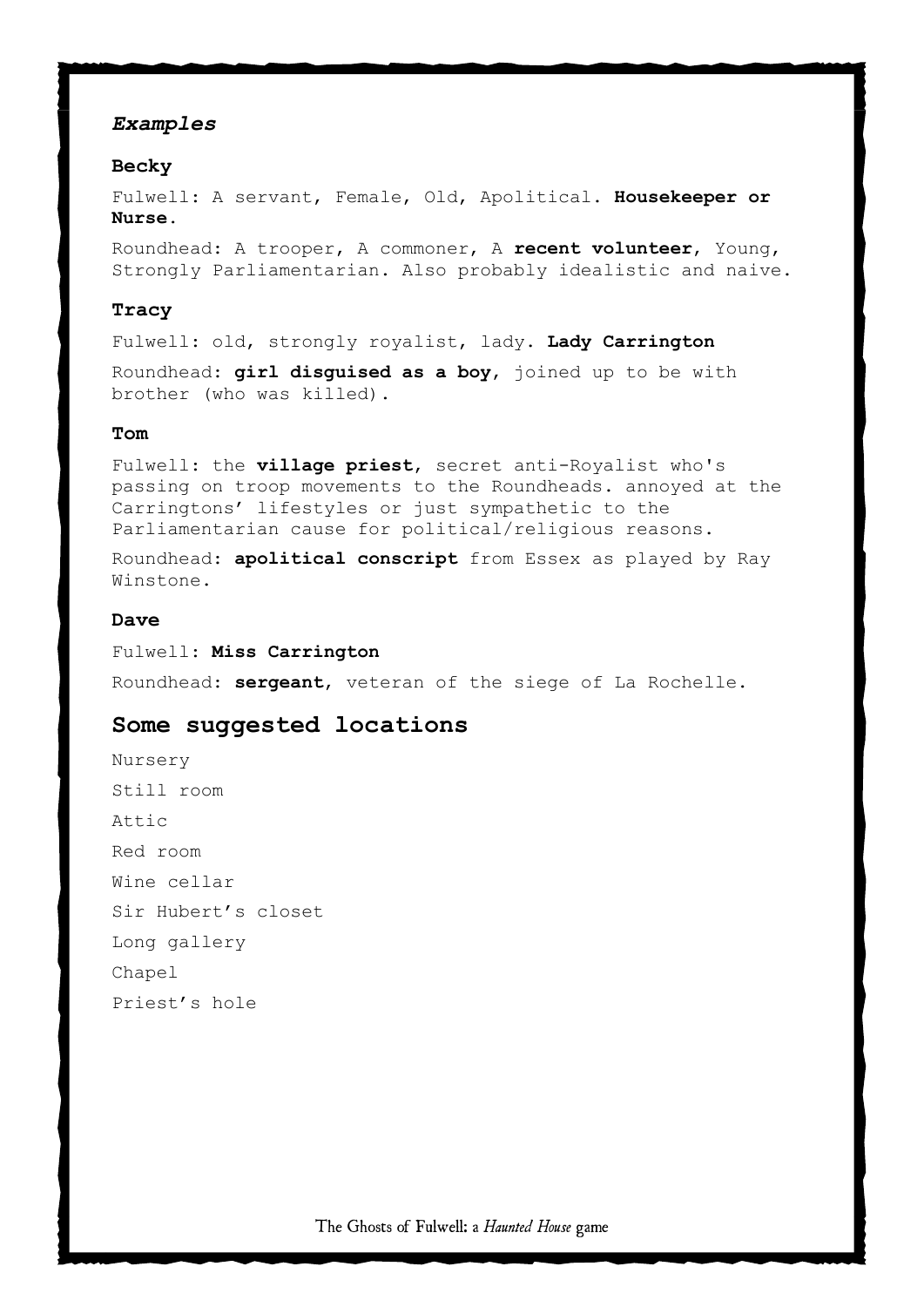## The Ghosts of Fulwell

| Location:      | Terror: |
|----------------|---------|
| Discovered by: |         |
| Description:   |         |
|                |         |
|                |         |
| Deaths etc:    |         |
|                |         |
| Notes:         |         |
|                |         |
|                |         |

| Location:    | Terror: |
|--------------|---------|
| Description: |         |
|              |         |
|              |         |
| Deaths etc:  |         |
|              |         |
| Notes:       |         |
|              |         |
|              |         |

| Location:    | Terror: |
|--------------|---------|
| Description: |         |
|              |         |
|              |         |
| Deaths etc:  |         |
|              |         |
| Notes:       |         |
|              |         |
|              |         |
|              |         |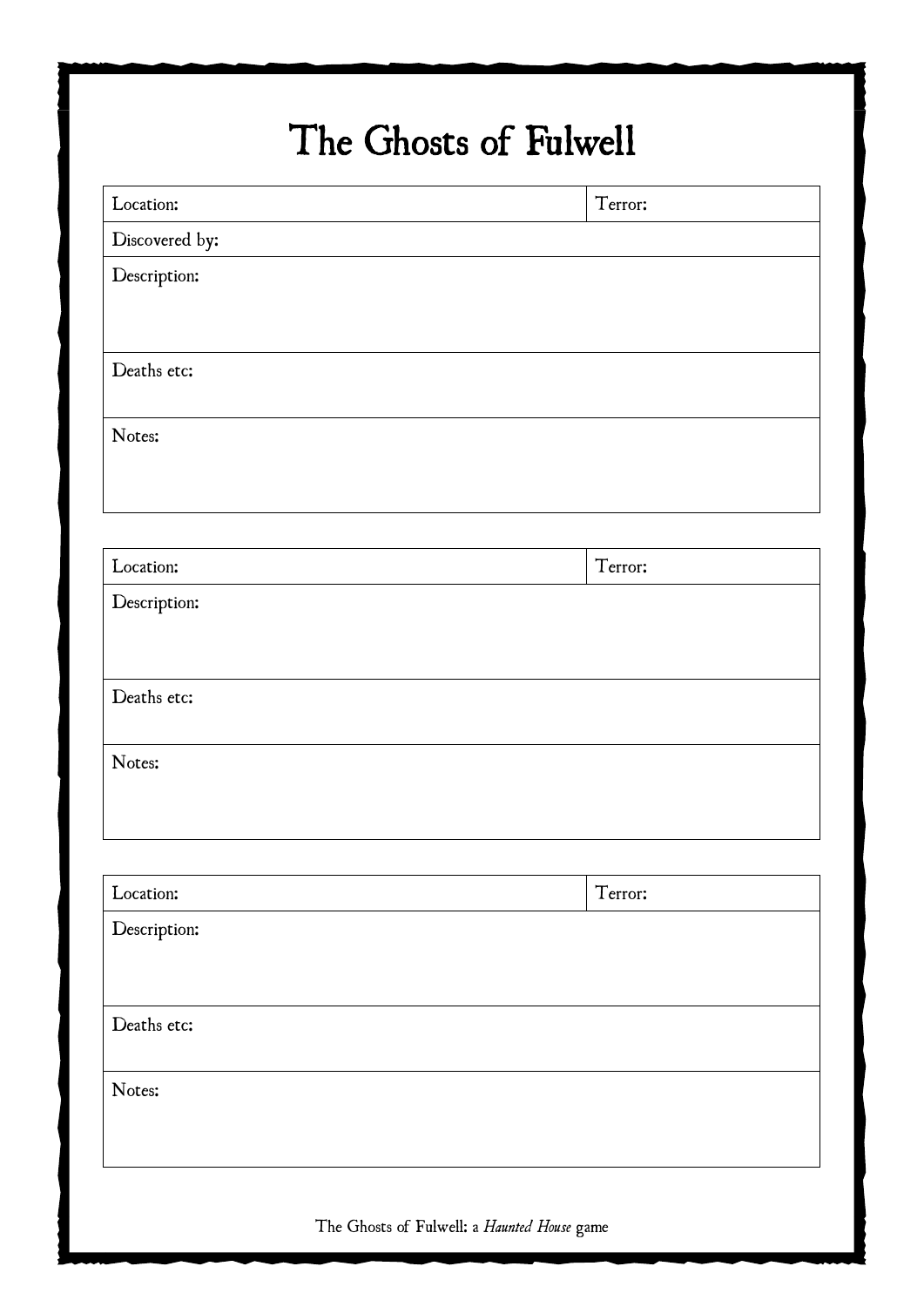# GM summary

| $\#$                    | Player | Character | Stats                                                     |                                       | Attachments Denouement |
|-------------------------|--------|-----------|-----------------------------------------------------------|---------------------------------------|------------------------|
| $\mathbf I$             |        | Vuln:     | F:<br>B:<br>E:                                            | $#$ :<br>$#$ :<br>$#$ :               |                        |
| $\mathbf{2}$            |        | Vuln:     | F:<br>B:<br>E:                                            | $#$ :<br>$#$ :<br>$#$ :               |                        |
| $\overline{\mathbf{3}}$ |        | Vuln:     | F:<br>B:<br>E:                                            | $\#$ :<br>$#$ :<br>$#$ :              |                        |
| $\ddot{\mathcal{L}}$    |        | Vuln:     | F:<br>B:<br>E:                                            | $#$ :<br>$#$ :<br>$#$ :               |                        |
| $\tilde{\mathcal{S}}$   |        | Vuln:     | F:<br>B:<br>E:                                            | $#$ :<br>$#$ :<br>$#$ :               |                        |
| $\delta$                |        | Vuln:     | F:<br>B:<br>E:                                            | $#$ :<br>$#$ :<br>$#$ :               |                        |
| $\overline{7}$          |        | Vuln:     | $\mathbf{F:}% \mathbb{R}^{d}\times\mathbb{R}$<br>B:<br>E: | $#$ :<br>$#$ :<br>$#$ :               |                        |
| 8                       |        | Vuln:     | F:<br>B:<br>E:                                            | $#$ :<br>$#$ :<br>$#$ :               |                        |
| 9                       |        | Vuln:     | F:<br>B:<br>E:                                            | $#$ :<br>$#$ :<br>$#$ :               |                        |
| ${\bf IO}$              |        | Vuln:     | F:<br>B:<br>$E$ :                                         | #<br>$\ddot{\cdot}$<br>$#$ :<br>$#$ : |                        |